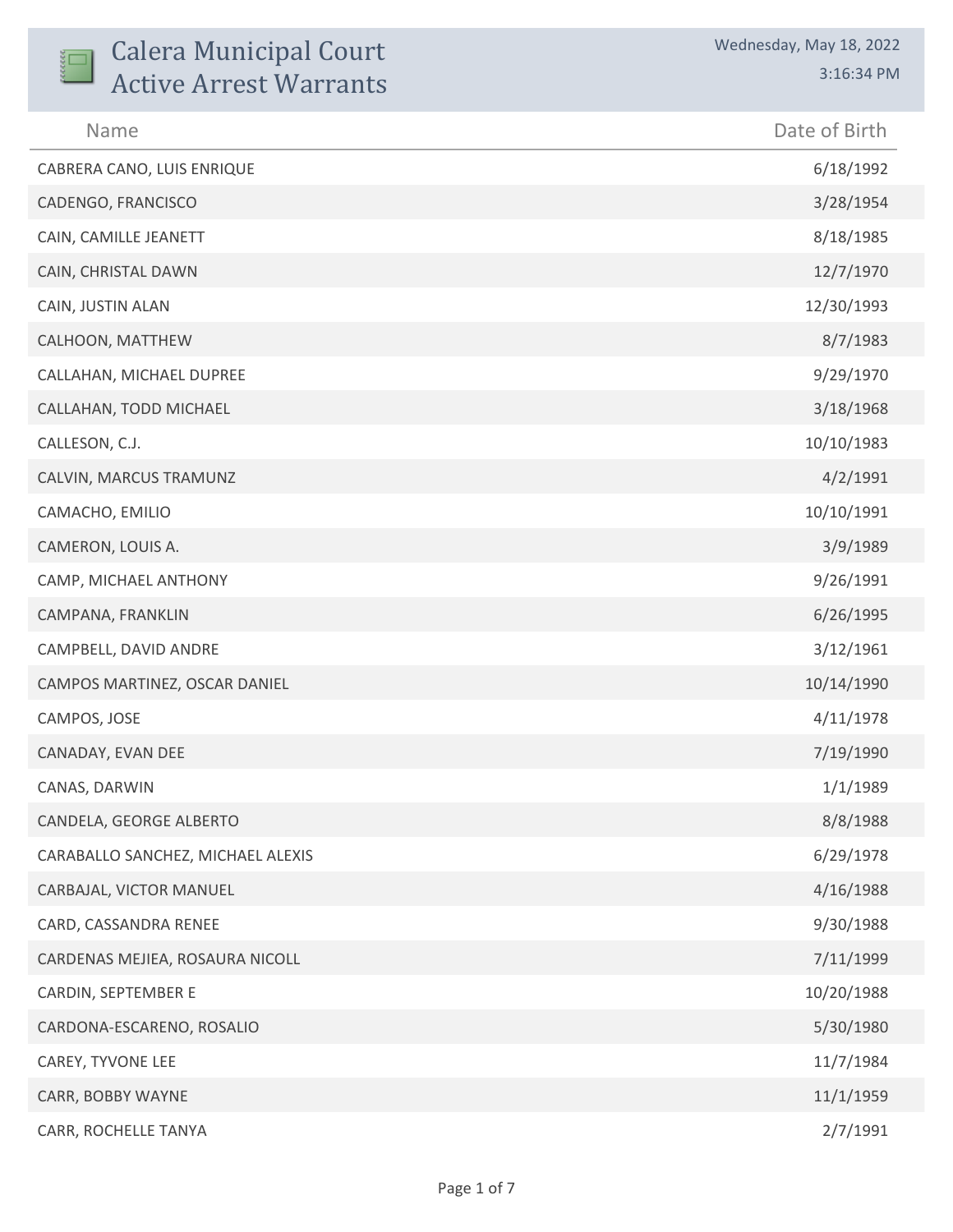| Name                             | Date of Birth |
|----------------------------------|---------------|
| CARRANZA CHAVEZ, JOVITA          | 8/4/1973      |
| CARRANZA, FIDEL A                | 9/30/1969     |
| CARRASCO, JORY CHRISTIAN         | 4/9/1995      |
| CARRICK, ANDREA DAWN             | 10/2/1983     |
| CARROLL, KORY CHASE              | 5/1/1986      |
| CARROLL, NATALIE NICOLE          | 11/17/1990    |
| CARSON, JESSICA NICOLE           | 6/15/1994     |
| CARTAGENA, ISABEL                | 6/18/1966     |
| CARTER II, JOHN EDDIE            | 6/24/1994     |
| CARTER, GEORGE RAY               | 2/5/1975      |
| CARTER, JOSHUA ALBERT            | 2/14/1993     |
| CARTER, KARA A.                  | 5/14/1975     |
| CARTER, KEITH A.                 | 8/23/1980     |
| CARTER, SHANA RENEE              | 6/17/1986     |
| CARVER, JESSICA LYNN C.          | 4/22/1989     |
| CASANOVA, JULIA MARIE            | 3/10/1975     |
| CASAO-HERNANDEZ, JOSE            | 5/25/1982     |
| CASEBOLT, TYLER MARTIN           | 4/10/1984     |
| CASEY, CORDERA ANDREW            | 9/7/1989      |
| CASON, BOBBY LEE III             | 12/17/1991    |
| CASS, CIERA NICOLE               | 6/13/1986     |
| CASSADAY, SHEA D.                | 4/7/1984      |
| CASTELAN, MARCO ANTONIO          | 7/22/1965     |
| CASTELANO, GABRIEL SALINAS       | 2/26/1998     |
| CASTILLO CARRASCO, RONAL ARMANDO | 7/16/1982     |
| CASTILLO JR, HECTOR MANUEL       | 6/24/1973     |
| CASTILLO, GERARDO                | 1/17/1988     |
| CASTILLO, JOSE C                 | 9/20/1985     |
| CASTOR, WHITNEY P.               | 1/9/1979      |
| CASTRO, JOEL                     | 6/17/1979     |
| CASTRO, MAGDARENO                | 6/22/1966     |
| CATER, BRITTANY                  | 10/28/1993    |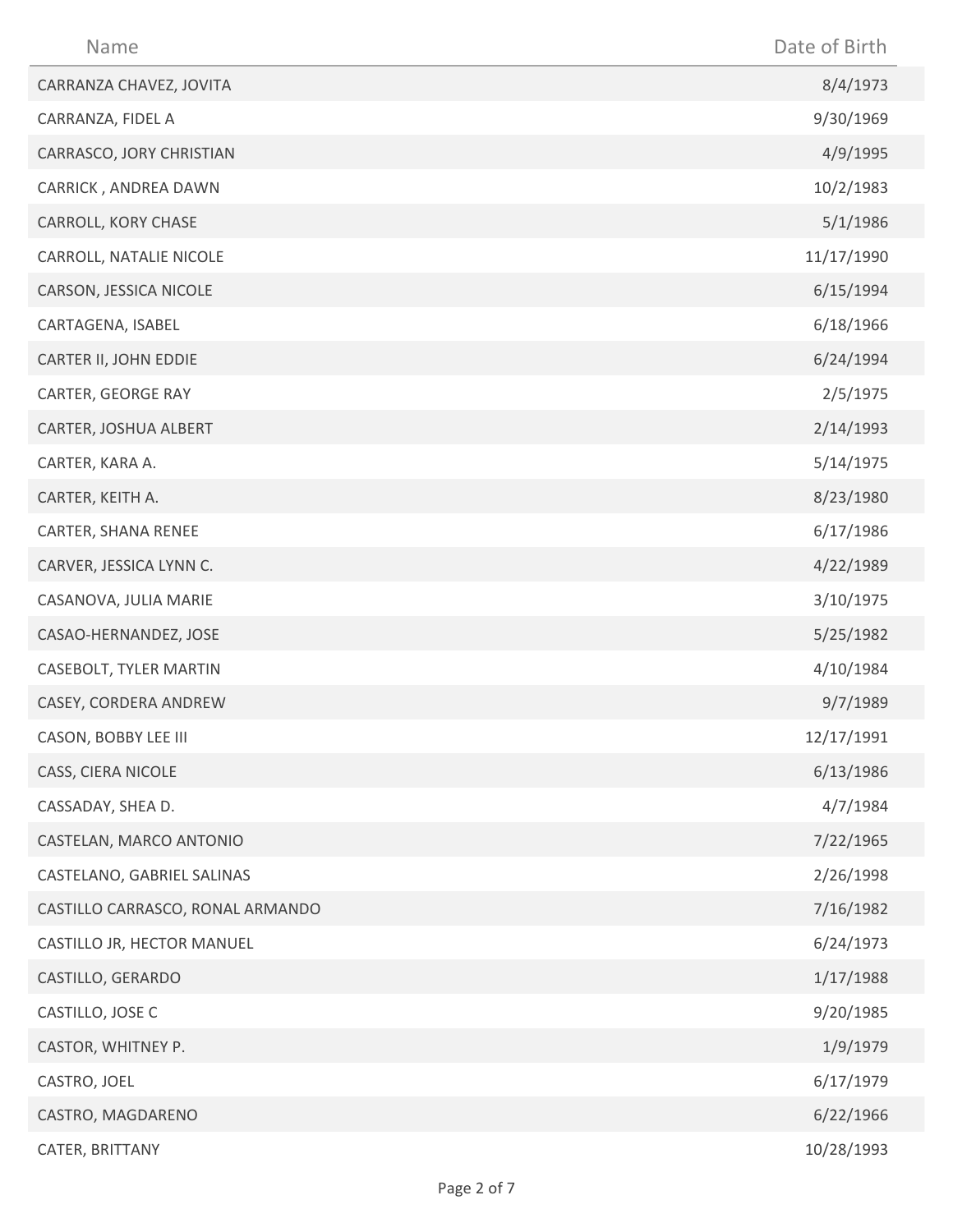| Name                          | Date of Birth |
|-------------------------------|---------------|
| CATHEY, CYNNAMON DAWN         | 6/10/1984     |
| CECIL, DALLAS C.              | 9/20/1986     |
| CELESTIN, JAMES               | 4/13/1991     |
| CERNA, JOSE L JIRON           | 5/1/1992      |
| CERRITOS, CALDERON FELIPE     | 5/28/1991     |
| CERVANTES BAILON, ERASMO      | 6/5/1974      |
| CERVANTES, FRANCISCO J        | 1/2/1963      |
| CHAFFIN, JASON D              | 12/29/1982    |
| CHAMBERLAIN, MARCUS ANTHONY   | 2/24/1985     |
| CHAMBERS, CAMERON SCOTT       | 7/14/1991     |
| CHAMBERS, PATRICK MONTRAY     | 7/2/1983      |
| CHAMBERS, SPENCER LAMAR       | 7/31/1987     |
| CHAN, LAN                     | 5/3/1968      |
| CHAPA, DANIEL                 | 5/16/1975     |
| CHAPMAN, CHRISTOPHER          | 11/8/1991     |
| CHAPMAN, CIERRA CHIANN        | 10/9/1995     |
| CHARGOIS, DOMINIQUE JERRODE   | 3/22/1992     |
| CHASTAIN, AUSTIN CURTIS       | 2/15/2005     |
| CHASTAIN, RICHARD CURTIS      | 10/18/1978    |
| CHAVEZ RAYAS, ULISES          | 11/4/1978     |
| CHAVEZ-DEMATA, MARIA          | 4/29/1970     |
| CHERRY, JARRON                | 1/18/1973     |
| CHESSHIR, KEVIN JAY           | 2/23/1970     |
| CHILDERS, JOEL P.             | 9/16/1966     |
| CHOATE, KIMBERLY              | 1/21/1966     |
| CHRISTIAN, RICHARD V.         | 10/27/1971    |
| CHRISTY, CRAIG ANTHONY        | 1/6/1962      |
| CHURON GOMEZ, JESUS ALEJANDRO | 4/11/1986     |
| CLABORN, MISTY LEEANN         | 10/23/1986    |
| CLARK, ASHLEY LEANN           | 3/2/1989      |
| CLARK, CHAPPIE JAMES          | 1/6/1998      |
| CLARK, CLINTON LEE            | 2/12/1984     |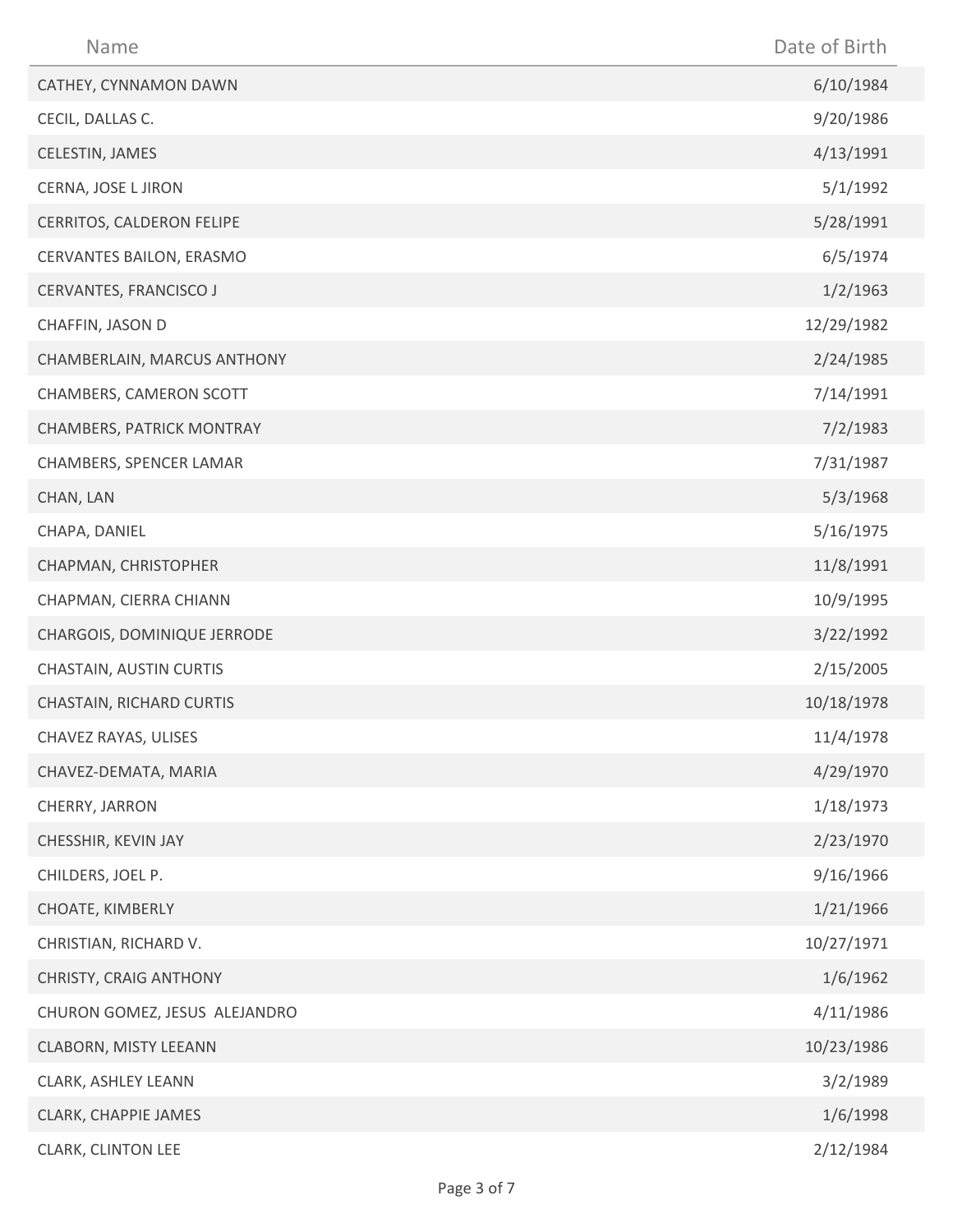| Name                            | Date of Birth |
|---------------------------------|---------------|
| CLARK, DERRICK DEWAYNE          | 9/15/1990     |
| CLARK, DIEDRA RONETTE           | 5/6/1974      |
| CLARK, JASON M.                 | 3/16/1988     |
| CLARK, JOHNATHON JAY W.         | 12/8/1993     |
| CLARK, MICHAEL LEE              | 4/1/1992      |
| CLASS, JEREMY ADAM              | 6/9/1988      |
| CLAUDIU, POMP A                 | 6/30/2000     |
| CLAY, ALLEN BRIAN               | 3/30/1980     |
| CLAY, CHERYL LYNN               | 10/29/1972    |
| CLAY, JAMYRON M.                | 12/2/1988     |
| CLEMONS, DWIGHT WAYNE           | 1/8/1977      |
| CLEMONS, JERMAINE MONTAE        | 7/1/1978      |
| <b>CLEPPER, PRESTON</b>         | 9/18/1987     |
| <b>CLEPPER, PRESTON RAY</b>     | 9/18/1987     |
| <b>CLINTON, TYLER KYLE</b>      | 6/27/1997     |
| CLOER, SHELBY M.                | 10/11/1989    |
| COAKLEY, TROY A.                | 11/29/1964    |
| COBB, TRACY ALLEN               | 9/23/1969     |
| COBBS JR, CLAYTON DWAYNE        | 4/21/1986     |
| COBBS, HAMILTON JR.             | 10/19/1953    |
| COBLE, MICHAEL LEON             | 6/10/1975     |
| COCERES GONZALES, JAIRO DANIEL  | 11/7/2000     |
| COCHRAN, TYRELL DEONTE          | 12/22/1995    |
| COFFELT, MARK                   | 3/11/1981     |
| <b>COLBERT, KEVIN LARON</b>     | 12/13/1971    |
| COLBERT, TERRY                  | 7/23/1963     |
| COLCHAO, JOSE GUADALUPE FRANCO  | 12/4/1995     |
| COLEMAN, MEL T JR               | 1/7/1969      |
| COLEMAN, TAMMY ANN              | 9/13/1972     |
| COLLINS, ALFRED DEMOND          | 2/14/1983     |
| <b>COLLINS, CHARLES VINCENT</b> | 11/8/1977     |
| <b>COLLINS, NORMAN ARTHUR</b>   | 7/18/1952     |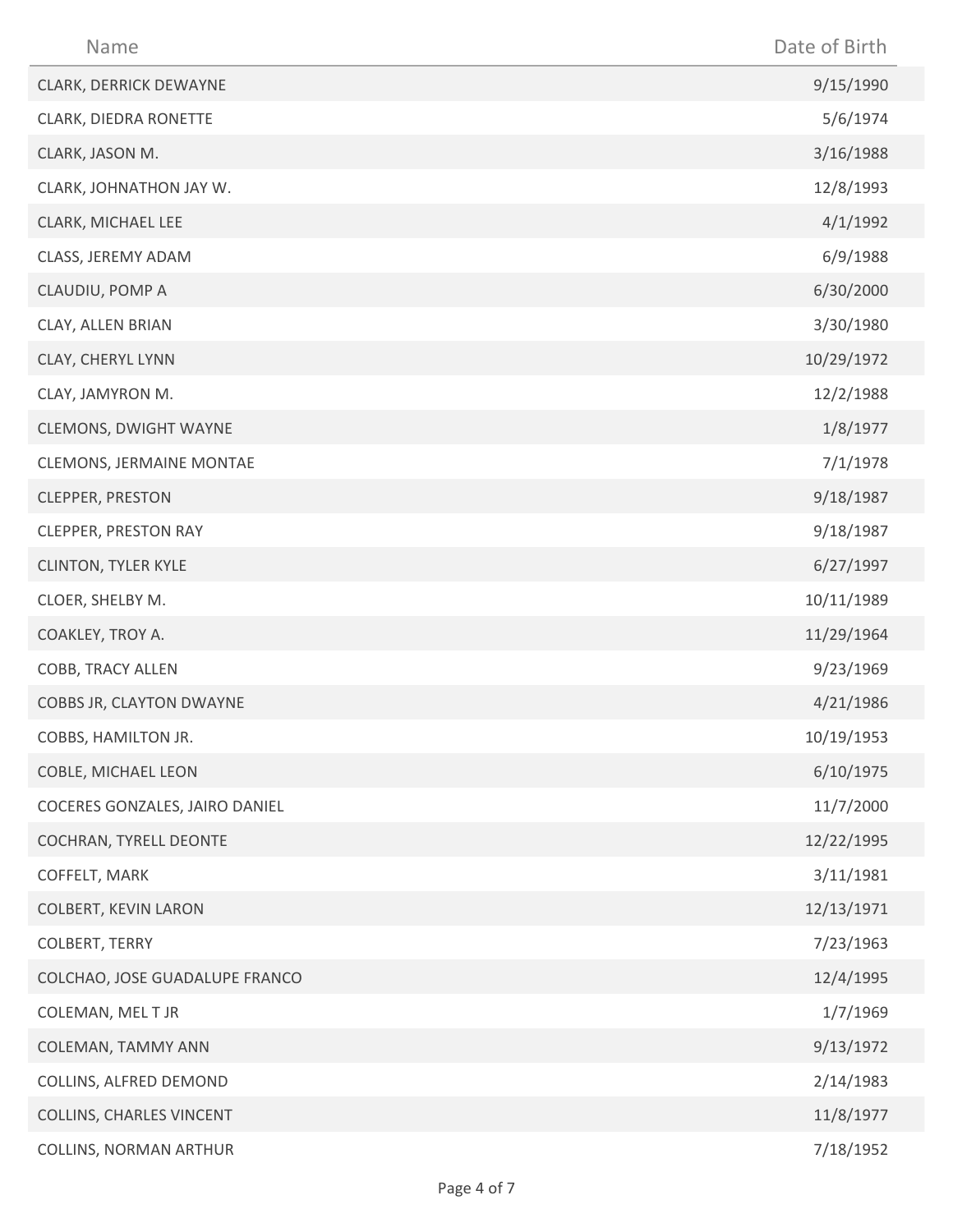| Name                             | Date of Birth |
|----------------------------------|---------------|
| COLLINS, TREVOR                  | 10/6/1982     |
| COLVIN, LESLIE ELIZABETH         | 6/8/1999      |
| COMBS, QUENTIN RAY               | 2/27/1945     |
| COMPTON, ANDREW SCOTT            | 3/2/1980      |
| CONE, HARRY MICHAEL              | 4/30/1979     |
| CONERWAY, TARA LACHELLE          | 2/17/1991     |
| CONRAD, DANA SHERAIN             | 1/26/1978     |
| CONTRERAS, JAVIER                | 1/14/1970     |
| CONTRERAS, RUDY                  | 1/22/1961     |
| COOK, BUCK WAYNE                 | 12/28/1976    |
| COOK, DANIEL HALEY               | 9/18/1992     |
| COOK, GLENN                      | 8/24/1966     |
| COOK, KARA NICOLE                | 1/31/1982     |
| COOPER, EDWARD LEE               | 11/13/1967    |
| COOPER, LORENA SUE               | 5/5/1973      |
| COOPER, RALPH CLAUD              | 7/24/1948     |
| CORDERO CHARNECO, JOARDAN JESUS  | 3/29/1995     |
| CORRAL, LORENZO JR               | 5/22/1981     |
| CORRALES, HUGO DAVID             | 12/10/1983    |
| CORTES, JULIO                    | 3/14/1997     |
| COSSEY, EDWARD JAMES JR.         | 3/13/1970     |
| COSTELLO, LAURA                  | 7/7/1977      |
| COTTON, JEREL DRESHAWN           | 11/12/1997    |
| COTTON, MARCUS A.                | 2/13/1993     |
| COULTER, KRAIGEN ANDREW          | 11/15/1990    |
| COVARRUBIAS GUTIERREZ, ADALBERTO | 7/1/1997      |
| COVARRUBIAS, JOSE F.             | 6/20/1968     |
| COVINGTON, GREGORY               | 10/19/1976    |
| COVINGTON, JORDAN JANICE         | 4/2/1985      |
| COX, KEVIN DONNIAL               | 4/28/1979     |
| COX, MARK ANTHONY                | 2/18/1980     |
| CRABTREE, ANGELA ROSA            | 12/21/1972    |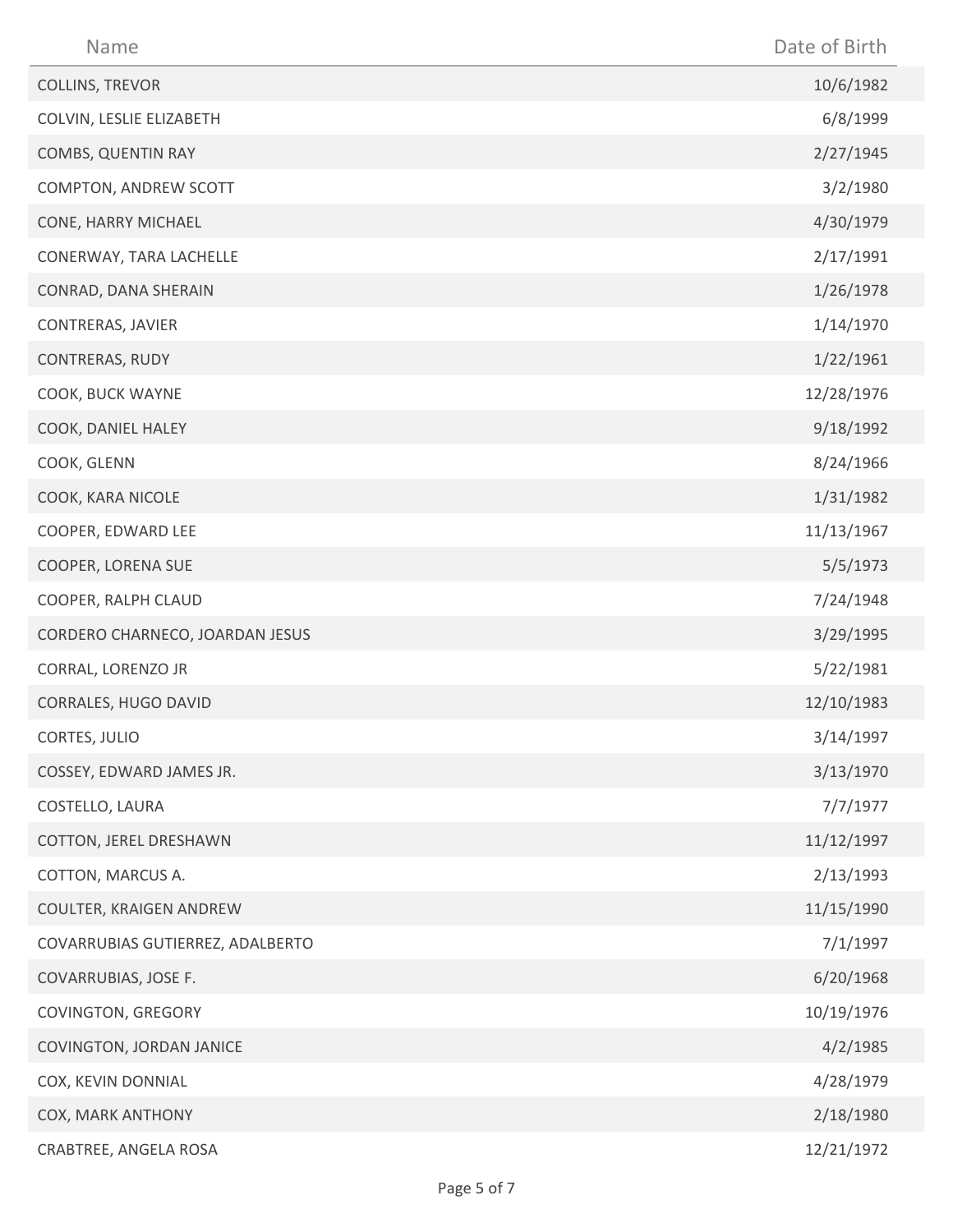| Name                       | Date of Birth |
|----------------------------|---------------|
| CRAIG, ALLEN ANTHONY       | 11/29/1975    |
| CRAIG, THRESIA DIANE       | 5/14/1961     |
| CRANE, NATHAN JACK         | 5/10/1985     |
| CRAVEN, ASIAN TREDAUNE T.  | 1/16/1990     |
| CRAWFORD, BRANDON JAMES    | 7/22/1989     |
| CRAWFORD, CINTHIA RAYLENE  | 2/12/1968     |
| CRAWFORD, ERIK KEITH       | 6/11/1985     |
| CRAYTON, SAMMETRICE K.     | 7/18/1978     |
| CREED, CHRISTOPHER ALAN    | 12/31/1987    |
| CRENSHAW, CHRISTOPHER A.   | 2/18/1984     |
| CRENSHAW, KENNETH WAYNE JR | 8/4/1970      |
| CRISS, DEON LEDARIUS       | 4/14/1992     |
| CRISS, KEVIN M             | 12/2/1970     |
| CRISTOLBAL, JUVENTINO      | 2/24/1967     |
| CROSBY, JOSHUA W.          | 10/8/1985     |
| CROSS, HAROLD RAY          | 11/30/1958    |
| CROSS, KAITLYN MACKENZIE   | 12/16/1993    |
| CROSS, SEAN CAMERON        | 12/22/1986    |
| CROSSON, JUSTIN C.         | 7/12/1995     |
| CROW, CHRISTOPHER LYNN     | 12/3/1990     |
| CROWLEY, ABBIGALE MARIE    | 9/20/2000     |
| CRUMLEY, CHRISOPHER ALLEN  | 8/19/1960     |
| CRUMP, JESSICA             | 3/10/1994     |
| CRUTCHER, JAMELLE DION     | 7/23/1988     |
| CRUZ CLAVEL, JOSE ORLANDO  | 9/30/1981     |
| CRUZ, FERNANDO             | 8/1/1978      |
| CRUZ, IRMA                 | 7/9/1976      |
| CRUZ, JUAN                 | 5/18/1993     |
| CRUZ, PEDRO                | 10/7/1971     |
| <b>CUELLAR, JOE R</b>      | 6/7/1972      |
| CUENCA, JONATHAN           | 12/19/1992    |
| CUENCA, JORGE G.           | 5/17/1967     |